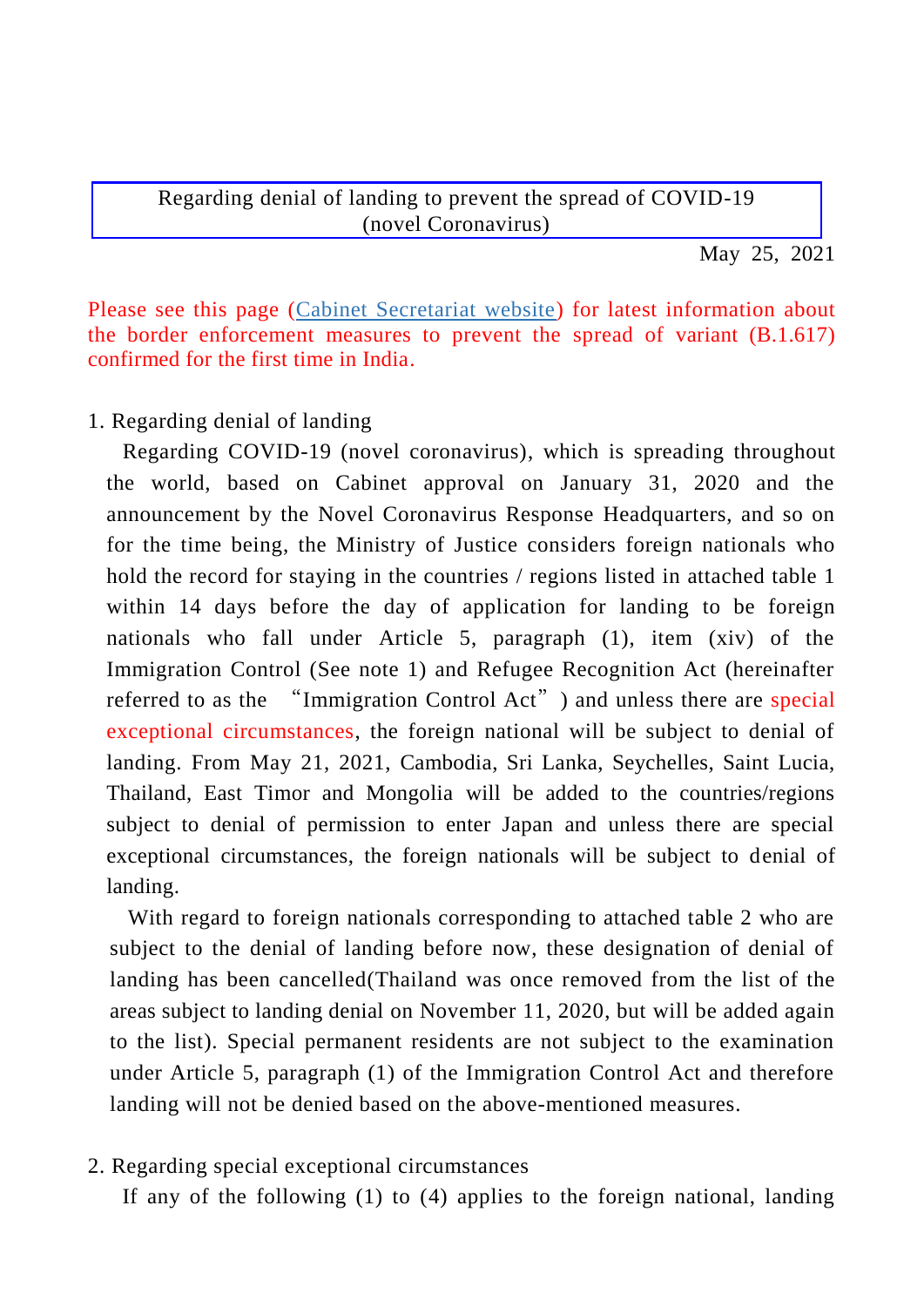will be permitted on the premise that there are special exceptional circumstances.

From the standpoint of preventing and controlling epidemics, please note that, in principle, it is necessary to obtain a pre-departure Certificate of Testing for COVID-19(see the Ministry of Justice website ["Certificate of Testing for](http://www.moj.go.jp/isa/content/001347333.pdf)  [COVID-19"\)](http://www.moj.go.jp/isa/content/001347333.pdf).

(1) Foreign nationals entering Japan with re-entry permit (including a special re-entry permit; the same applies hereinafter) who fall under any of the following.

・Foreign nationals who do not hold the record for staying in India, Pakistan, Nepal. After May 20, 2021, foreign nationals who do not hold the record for staying in Maldives or Bangladesh within 14 days before the day of application for landing in addition to India, Pakistan or Nepal. After May 21, 2021, foreign nationals who do not hold the record for staying in Sri Lanka within 14 days before the day of application for landing in addition to India, Pakistan, Nepal, Maldives, or Bangladesh.

・Among the foreign nationals who hold the record for staying in India, Pakistan, or Nepal within 14 days before the day of application for landing, foreign nationals who departed from Japan by May 13, 2021 with the status of residence of "Permanent Resident", "Spouse or Child of Japanese National", "Spouse or Child of Permanent Resident" "Long-Term Resident"(including a spouse or a child of a Japanese national/permanent resident without these statuses of residence).

・Among the foreign nationals who hold the record for staying in Maldives or Bangladesh within 14 days before the day of application for landing, foreign nationals who departed from Japan by May 19, 2021 with the status of residence of "Permanent Resident", "Spouse or Child of Japanese National", "Spouse or Child of Permanent Resident" or "Long-Term Resident"(including a spouse or a child of a Japanese national/permanent resident without these statuses of residence).

・Among the foreign nationals who hold the record for staying in Sri Lanka within 14 days before the day of application for landing, foreign nationals who departed from Japan by May 20, 2021 with the status of residence of "Permanent Resident", "Spouse or Child of Japanese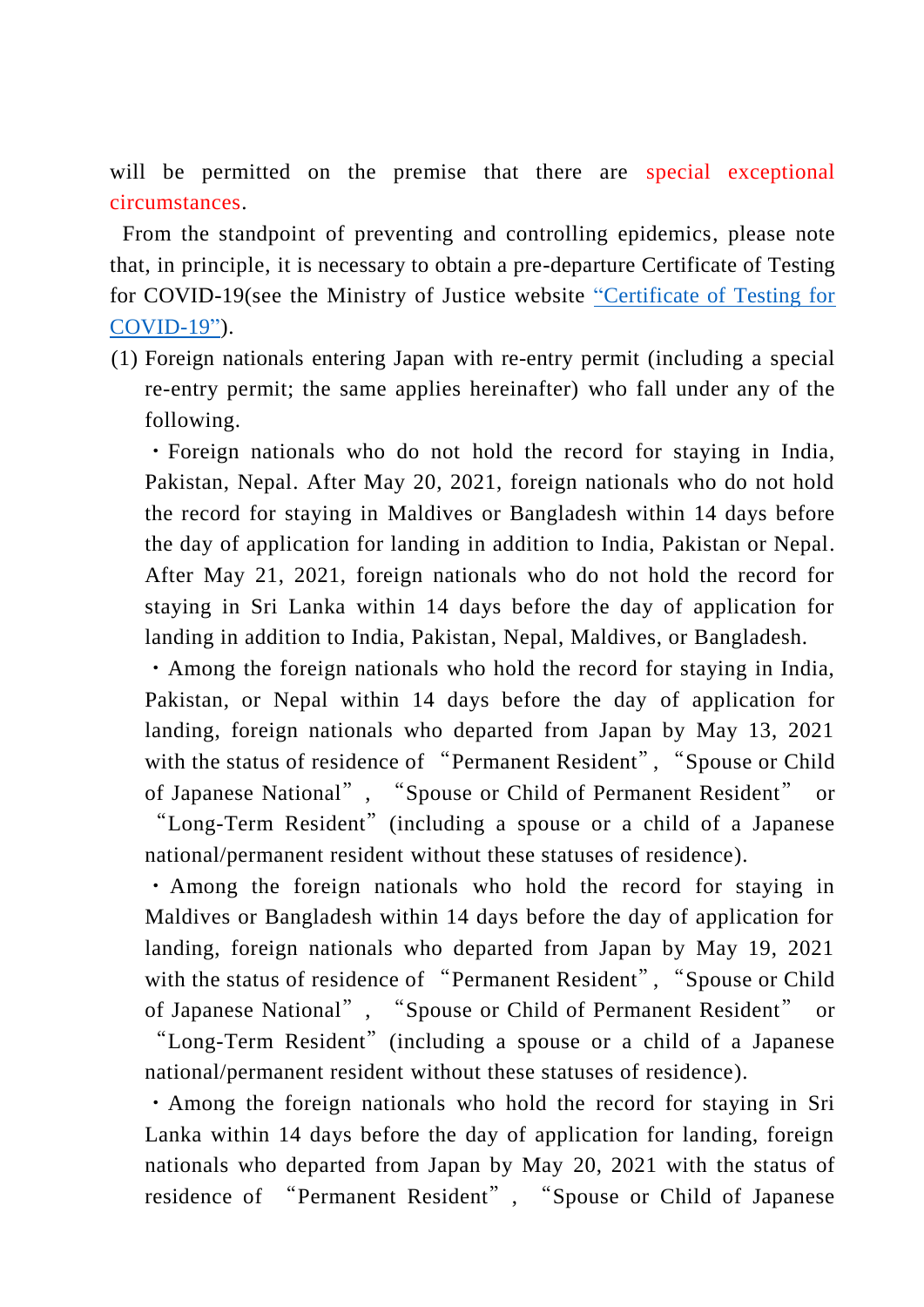National", "Spouse or Child of Permanent Resident" or "Long-Term Resident" (including a spouse or a child of a Japanese national/permanent resident without these statuses of residence)

- (2)Foreign nationals newly entering Japan who fall under any of the following(Note 2).
	- ・Foreign nationals who departed from Japan with a re-entry permit before August 31, 2020 and who were not permitted to re-enter Japan because the validity period of the re-entry permission expired after the country/region of stay was designated an area subject to denial of landing (Except for foreign nationals who hold the record for staying in India, Pakistan, or Nepal within 14 days before the day of application for landing after May 14, 2021. In addition to this, except for foreign nationals who hold the record for staying in Maldives and Bangladesh within 14 days before the day of application for landing after May 20, 2021. Further, except for foreign nationals who hold the record for staying in Sri Lanka within 14 days before the day of application for landing after May 21, 2021.) .
	- ・Spouse or child of a Japanese national/permanent resident.
	- ・Spouse or child of a foreign national who has a status of residence of "Long-Term Resident" whose family is staying in Japan and who has been separated from the family.
	- ・A foreign national who is about to acquire the status of "Instructor" or "Professor" and who needs to enter Japan to fill a vacancy at the educational institution s/he belongs or will belong to, of which vacancy results in the suspension of the educational activities at the above-mentioned educational institution.
	- ・A foreign national who is about to acquire the status of "Medical Services", and who contributes to the enhancement and strengthening of japanese medical systems.
	- ・Foreign nationals who will enter Japan after October 1, 2020 and who meet the condition that their receiving companies/entities in Japan can ensure required epidemic prevention and control measures (except for those who are about to acquire the status of residence of "Diplomat" or "Official". As for those who are about to acquire the status of residence of "Temporary Visitor", limited to those who got a visa for the purpose of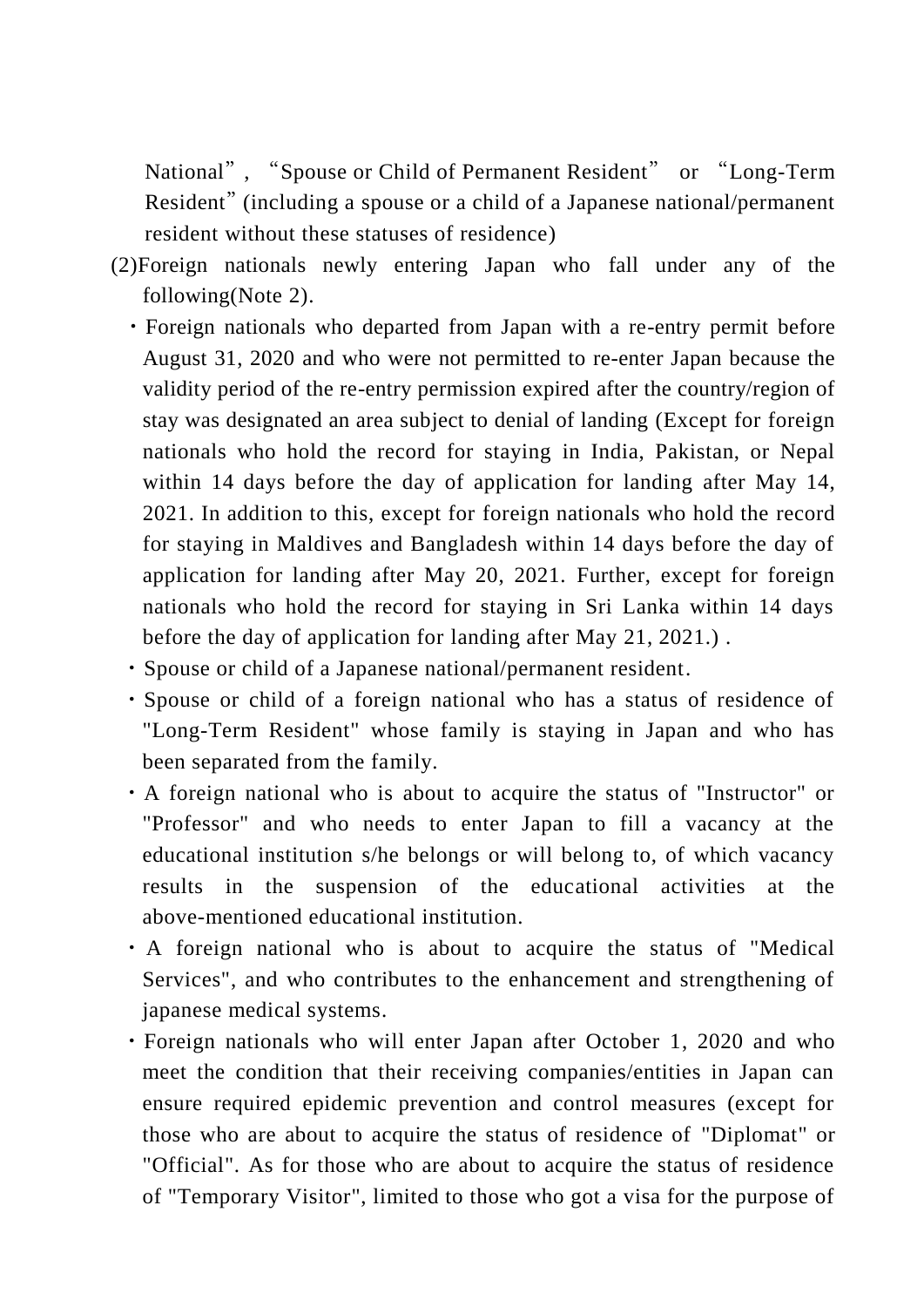temporary business. Please refer to the following about the details of the procedures: [Ministry of Foreign Affairs website\)](https://www.mofa.go.jp/mofaj/ca/fna/page22_003381.html)

However, those who travel to Japan by this system are refused landing for the time being.

In addition, the visa issued by this system cannot be used after January 21, 2021, even if you enter Japan from a region other than an area which is subject to denial of landing.

(3) Foreign nationals applying for landing in accordance with the "Phased Measures for Resuming Cross-Border Travel" (Note 3).

However, those who travel to Japan by this system are refused landing for the time being.

In addition, the visa issued by this system cannot be used after January 21, 2021, even if you enter Japan from a region other than an area which is subject to denial of landing.

(4) In addition to the above (1) to (3), foreign nationals who are recognized to be in special exceptional circumstances corresponding to an individual situation such as the need for humanitarian consideration.

(Note 1) Immigration Control and Refugee Recognition Act (Extract) (Denial of Landing)

Article 5 (1) A foreign national who falls under any of the following items is denied permission to land in Japan:

- (xiv) Beyond those persons listed in items (i) through (xiii), a person whom the Minister of Justice has reasonable grounds to believe is likely to commit an act which could be detrimental to the interests or public security of Japan. (2) Omitted
- (Note 2) Depending on the purpose of your entry, you may need to get a Certificate of Eligibility at the regional immigration bureau and get Japan Visa at the Japanese embassy/consulate in the country/region.
- (Note 3) The "Phased Measures for Resuming Cross-Border Travel" are measures to be implemented on a trial basis where the entry and departure of persons necessary for business purposes are to be permitted based on additional epidemic prevention and control measures such as the

Paragraphs (i) to (xiii) (Omitted)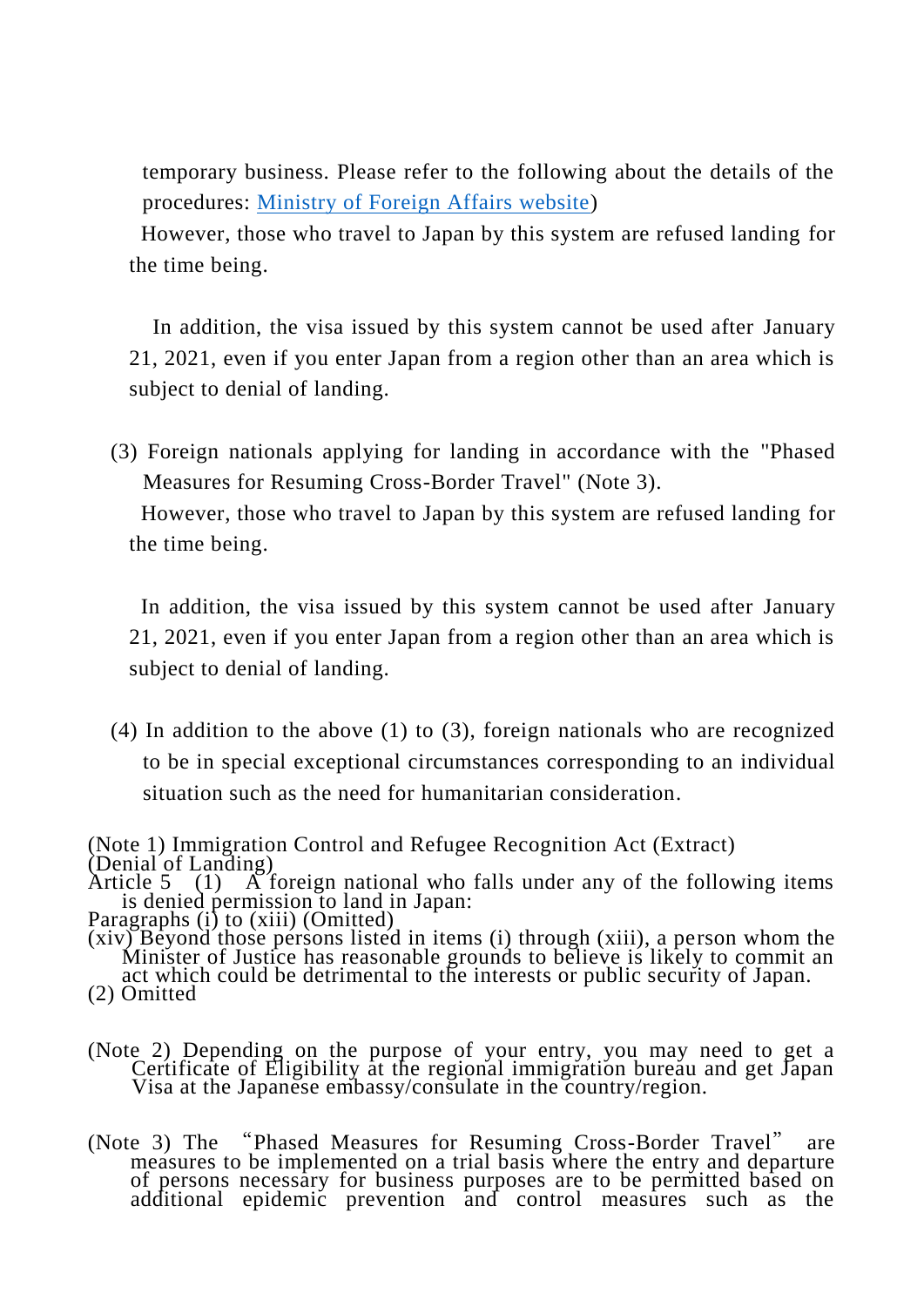submission of a pre-departure Certificate of Testing for COVID-19 or the installation of a contact checking app for applicable areas subject to denial of landing where the situation of infection is stable (see the Ministry of [Foreign Affairs website for details\)](https://www.mofa.go.jp/mofaj/ca/cp/page22_003380.html).

 Of the visas issued in Malaysia and Myanmar, "Professor", "Artist", "Religious Activities", "Journalist", "Legal/Accounting Services", "Researcher", "Instructor", "Entertainer", "Skilled Labor", "Cultural Activities", "Student", "Trainee", "Dependent" and "Designated Activities(except for "Entrepreurial activities")" are not covered by this system.

Contact: Adjudication Division, Immigration Department, Immigration Services Agency

Tel: (Operator) 03-3580-4111 (Ext. No. 4446・4447)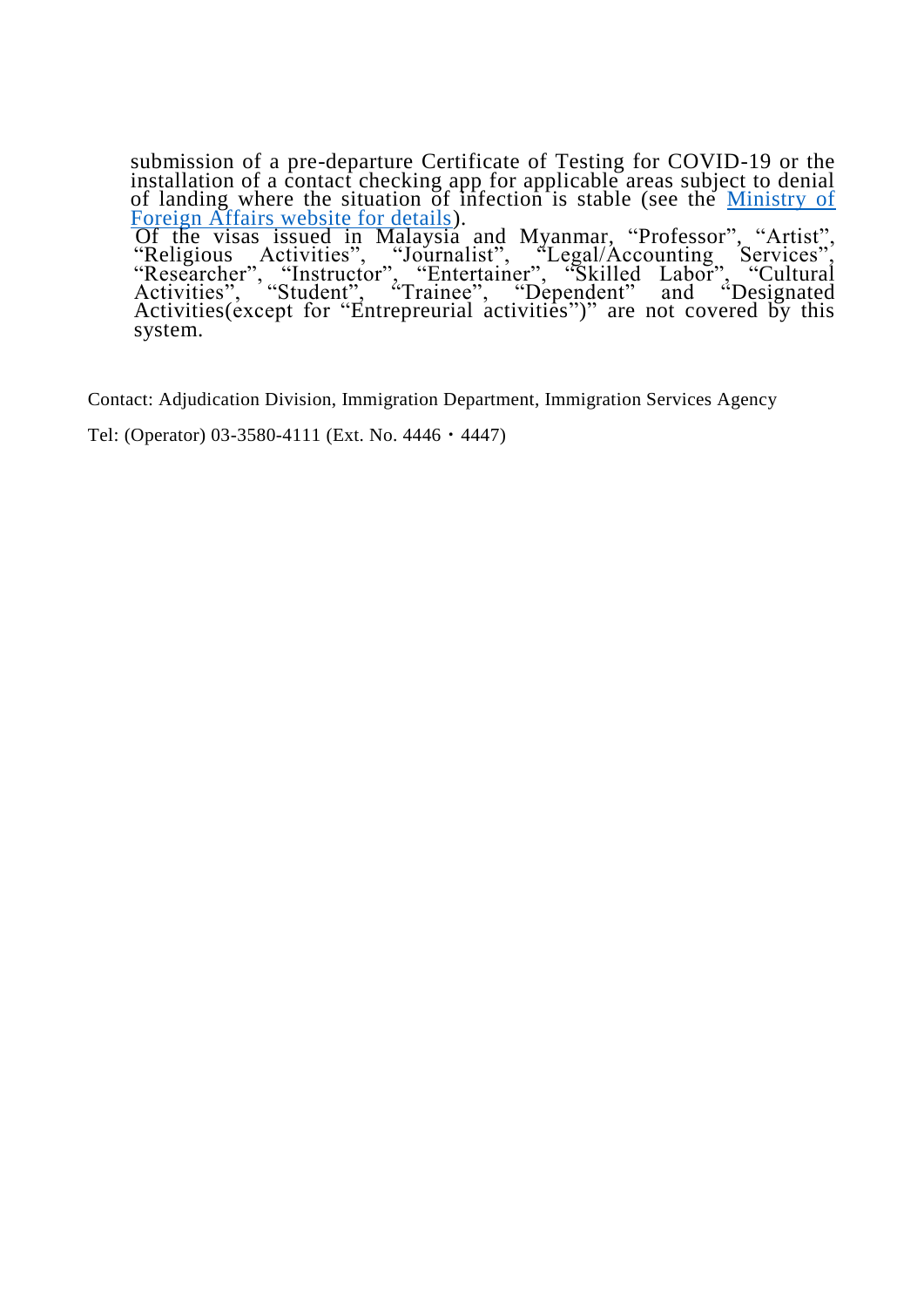|                                                                     |                                                                                         |                                                                                                                                                   | Asia                                                         | North<br>America            | Latin America                                                                                                               | <b>Europe</b>                                                                                                                                                                                                                                                                                                                                                                                                                                                                              | Middle East                                                      | Africa                                                                                                                   |
|---------------------------------------------------------------------|-----------------------------------------------------------------------------------------|---------------------------------------------------------------------------------------------------------------------------------------------------|--------------------------------------------------------------|-----------------------------|-----------------------------------------------------------------------------------------------------------------------------|--------------------------------------------------------------------------------------------------------------------------------------------------------------------------------------------------------------------------------------------------------------------------------------------------------------------------------------------------------------------------------------------------------------------------------------------------------------------------------------------|------------------------------------------------------------------|--------------------------------------------------------------------------------------------------------------------------|
|                                                                     | s<br>Α<br>p<br>r<br>i.<br>т<br>3                                                        | 6<br>4<br>$\bullet$<br>r <sub>0</sub><br>0 <sub>u</sub><br>gn<br>∣i t<br>0 <sub>1</sub><br>in i<br>8 <sub>0</sub><br>8                            | Indonesia,<br>Philippines,<br>Malaysia                       | Canada,<br>United<br>States | Ecuador, Chile,<br>Dominica, Panama,<br>Brazil, Bolivia                                                                     | Iceland, Ireland, Albania, Armenia, Andorra,<br>Italy, United Kingdom, Estonia, Austria,<br>Netherlands, Northern Macedonia, Cyprus, Greece,<br>Croatia, Kosovo, San Marino, Switzerland, Sweden,<br>Spain, Slovakia, Slovenia, Serbia, Czech Republic,<br>Denmark, Germany, Norway, Vatican, Hungary,<br>Finland, France, Bulgaria, Belgium, Poland, Bosnia<br>and Herzegovina, Portugal, Malta, Monaco, Moldova,<br>Montenegro, Latvia, Lithuania, Liechtenstein,<br>Romania, Luxembourg | Israel, Iran,<br>Turkey, Bahrain                                 | Egypt, Ivory<br>Coast, Democratic<br>Republic of the<br>Congo, Mauritius,<br>Morocco                                     |
| $\overline{\mathbf{c}}$<br>$\pmb{0}$<br>$\mathbf 2$<br>$\mathbf{0}$ | А<br>p<br>r<br>н<br>$\overline{2}$<br>$\pmb{9}$<br>\$                                   | 1<br>4<br>c<br>$\mathbf{o}$<br>u<br>$\mathbf n$<br>t<br>r<br>i.<br>e<br>$\bf 8$                                                                   |                                                              |                             | Antigua and<br>Barbuda, Saint<br>Kitts and Nevis,<br>Dominican<br>Republic,<br>Barbados, Peru                               | Ukraine, Belarus, Russia                                                                                                                                                                                                                                                                                                                                                                                                                                                                   | United Arab<br>Emirates, Oman,<br>Qatar, Kuwait,<br>Saudi Arabia | Djibouti                                                                                                                 |
|                                                                     | $\mathbf{a}$<br>у<br>1<br>6<br>$\mathbf{s}$                                             | $\mathbf{1}$<br>3<br>$\mathbf{G}$<br>$\pmb{\mathsf{o}}$<br>u<br>n<br>t<br>r<br>i.<br>$\pmb{\mathrm{o}}$<br>8                                      | Maldives                                                     |                             | Uruguay,<br>Colombia,<br>Bahamas,<br>Honduras, Mexico                                                                       | Azerbaijan, Kazakhstan                                                                                                                                                                                                                                                                                                                                                                                                                                                                     |                                                                  | Cabo Verde,<br>Gabon, Guinea-<br>Bissau, São Tomé<br>and Principe.<br>Equatorial Guinea                                  |
|                                                                     | а<br>y<br>$\boldsymbol{2}$<br>$\overline{\phantom{a}}$<br>\$                            | 1<br>1<br>c<br>$\mathbf{o}$<br>$\mathbf{u}$<br>n<br>t<br>۲<br>i.<br>$\bullet$<br>8                                                                | India, Pakistan,<br>Bangladesh                               |                             | Argentine, El<br>Salvador                                                                                                   | Kyrgyz, Tajikistan                                                                                                                                                                                                                                                                                                                                                                                                                                                                         | Afghanistan                                                      | Ghana, Guinea,<br>South Africa                                                                                           |
|                                                                     | J<br>ш<br>п<br>y<br>1<br>s                                                              | 1<br>8<br>¢<br>$\mathbf 0$<br>u<br>n<br>t<br>۲<br>i.<br>$\bullet$<br>8                                                                            |                                                              |                             | Guyana, Cuba,<br>Guatemala,<br>Grenada, Costa<br>Rica, Jamaica,<br>Saint Vincent and<br>the Grenadines,<br>Nicaragua, Haiti | Georgia                                                                                                                                                                                                                                                                                                                                                                                                                                                                                    | Iraq, Lebanese                                                   | Algeria,<br>Eswatini,<br>Cameroon,<br>Senegal, Central<br>African Republic,<br>Mauritania                                |
|                                                                     | J<br>u<br>T.<br>у<br>$\boldsymbol{2}$<br>4<br>s                                         | $\mathbf{1}$<br>77<br>$^{\circ}$<br>r <sub>o</sub><br>$\bullet$ u<br>g n<br>Πt<br>0 <sub>1</sub><br>n <sub>1</sub><br>8 <sub>0</sub><br>$\bullet$ | Nepal                                                        |                             | Sur iname,<br>Paraguay,<br>Venezuela                                                                                        | Uzbekistan                                                                                                                                                                                                                                                                                                                                                                                                                                                                                 | Palestine                                                        | Kenya, Comoros,<br>Congo, Sierra<br>Leone. the Sudan.<br>Somalia, Namibia,<br>Botswana,<br>Madagascar,<br>Libya, Liberia |
|                                                                     | ٨<br>u<br>g<br>u<br>$\mathbf{s}$<br>t<br>3<br>0<br>\$                                   | $\mathbf{1}$<br>3<br>$\mathbf{c}$<br>$\mathbf{o}$<br>u<br>$\mathbf n$<br>t<br>r.<br>j.<br>$\bullet$<br>$\bf 3$                                    | Bhutan                                                       |                             | Trinidad and<br>Tobago, Belize                                                                                              |                                                                                                                                                                                                                                                                                                                                                                                                                                                                                            |                                                                  | Ethiopia, Gambia,<br>Zambia, Zimbabwe,<br>Tunisia, Nigeria,<br>Malawi,<br>South Sudan,<br>Rwanda, Lesotho                |
|                                                                     | N.<br>$\bullet$<br>V.<br>$\bullet$<br>m<br>K<br>b.<br>$\bullet$<br>г.<br>$\blacksquare$ | $\overline{2}$<br>$\mathbf c$<br>$\bullet$<br>$\mathbf u$<br>$\mathbf n$<br>t<br>$\mathbf r$<br>j.<br>$\bullet$<br>$\bf s$                        | Myanmar                                                      |                             |                                                                                                                             |                                                                                                                                                                                                                                                                                                                                                                                                                                                                                            | Jordan                                                           |                                                                                                                          |
| $\mathbf 2$<br>$\pmb{0}$<br>$\mathbf 2$<br>$\mathbf 1$              | $\mathbf{a}$<br>У<br>$\boldsymbol{2}$<br>1<br>\$                                        | $\overline{\phantom{a}}$<br>$\bf{c}$<br>$\bullet$<br>$\mathbf{u}$<br>n<br>t<br>r<br>i.<br>0<br>8                                                  | Cambodia, Sri<br>Lanka, Thailand,<br>East Timor,<br>Mongolia |                             | Saint Lucia                                                                                                                 |                                                                                                                                                                                                                                                                                                                                                                                                                                                                                            |                                                                  | Seychelles                                                                                                               |